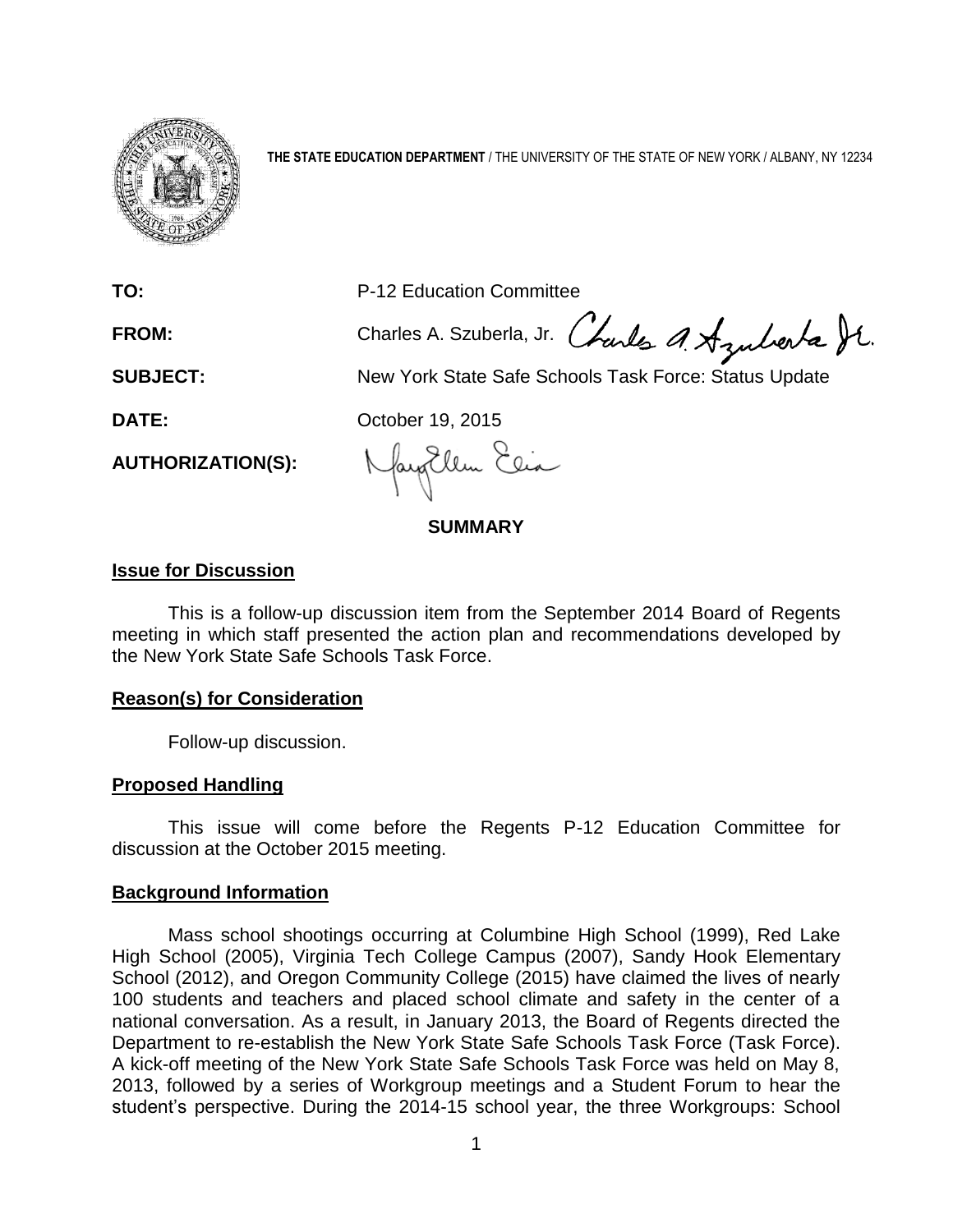Culture and Student Engagement; Data Use and School Safety Reporting; and Building Security and Infrastructure—met regularly, developed a set of recommendations for the Department, and listed these recommendations in priority order (see Attachment A). In addition, a set of 6 recommendations were formulated by students at the Student Forum (see Attachment A).

At the July 2014 Board of Regents meeting, the Department outlined the need for changes to the current New York State Violent and Disruptive Incident Reporting (VADIR) and Dignity for All Students Act (DASA) reporting systems. At the September 2014 Board of Regents meeting, members of the Task Force presented the full set of 36 recommendations in priority order to the P-12 Committee on Education.

# **Status Update on Implementation of the Task Force Recommendations**

The Department continues to make promoting school climate and school safety a priority. Over the course of the 2014-15 school year, the Department worked toward the implementation of the 36 Task Force recommendations. To date, approximately two-thirds of the recommendations are in progress or completed. Below is a summary of the largest initiatives that have been undertaken beginning in the 2014-15 school year and that are ongoing with the assistance of several Offices within the Department such as Higher Education, Information and Reporting Services, Special Education, Bilingual Education and World Languages, Teacher Quality and Professional Development, Governmental Affairs, Accountability, Facilities Planning, and Information Technology.

# *1. Investment in and Expansion of Support Staff in Schools including School Counselors, Social Workers, Psychologists, and others (Recommendation #1)*

In September 2015, the Department presented to the Joint P-12 and Higher Education Committee draft regulations on school counseling to address the Task Force Recommendation and to incorporate and update the regulations in accordance with nationally recognized standards. This recommendation, which was identified as the Task Force's highest priority, was echoed by the students at the Student Forum, held in February 2014: to expand the scope of and number of support staff in each school building, including school counselors, social workers, psychologists, among others. The Department proposed amended regulations stating, *to the extent practicable,* school districts should conform to nationally recognized standards related to the ratio of student to school counselors (1 school counselor to a maximum of 250 students).

# *2. Development of a Statewide School Climate Index (Recommendation #2; and referenced in several other recommendations)*

In April 2015, the Department presented to the P-12 Education Committee a discussion item introducing the concept of a New York Statewide School Climate Index (SCI) that would provide school administrators with a tool to measure school climate. The SCI would provide school administrators with a full picture of a school's climate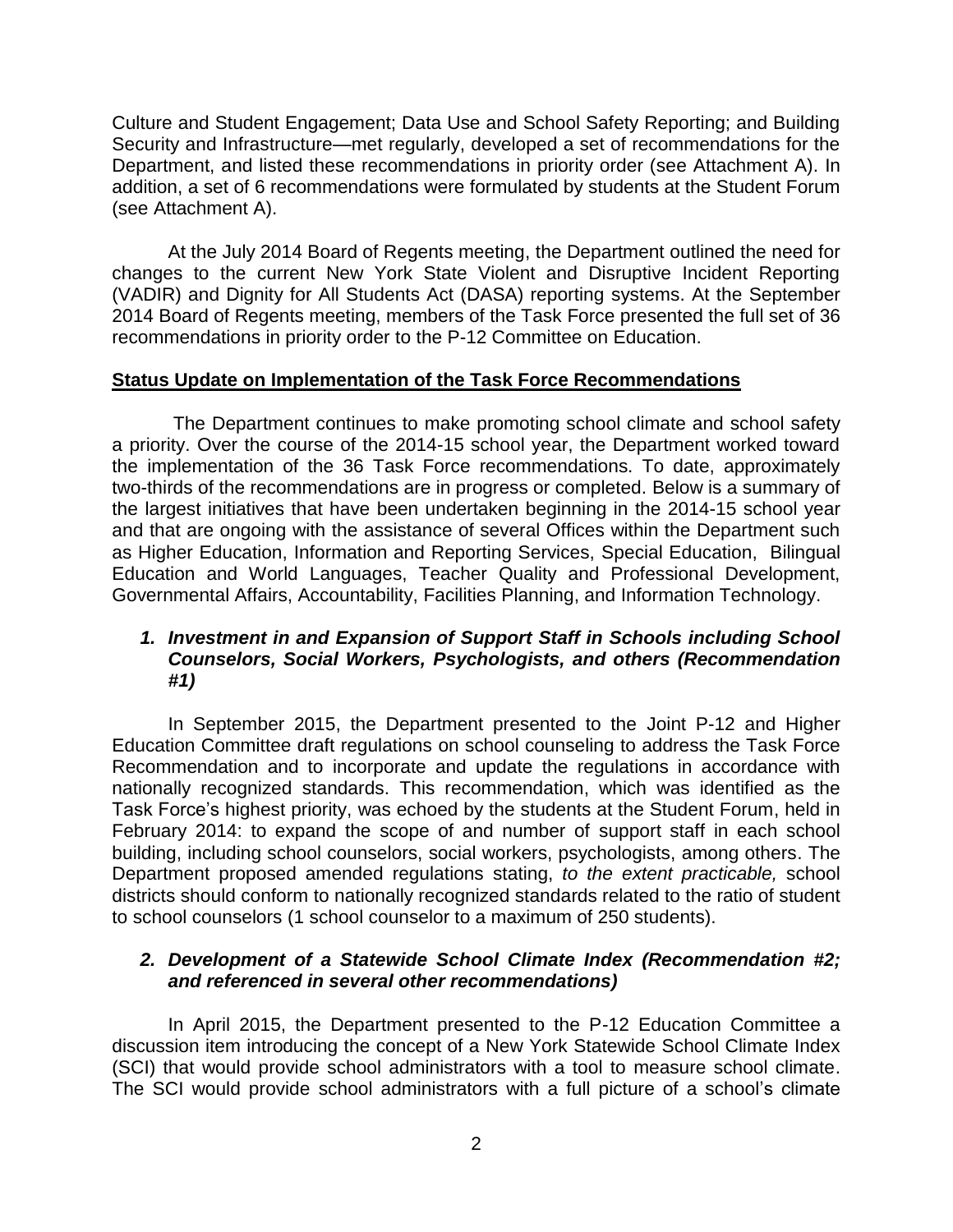based on multiple measures aimed at engaging students, school personnel, and the community by analyzing the data and then implementing appropriate programmatic interventions. The SCI would also move away from exclusively relying on the Violent and Disruptive Incident Reporting (VADIR) System to designate safe and unsafe schools, the current data system in place to measure school safety. VADIR is viewed by the field as punitive and overly complicated. Lastly, the field has articulated the need to expand the availability of technical assistance and professional development to accompany the implementation of an SCI. Though the Center for School Safety is charged with working closely with schools identified as persistently dangerous to improve the health and safety of schools, it is critical that monitoring, site visits, and training be available for all schools. Therefore, additional resources are necessary to assist the field to seamlessly transition to a statewide SCI and to provide the necessary monitoring and oversight to schools to ensure schools are safe everyday.

Recommendation #2 also stated that the Department should revamp the VADIR categories and align VADIR with DASA reporting processes incorporating both VADIR and DASA into one reporting structure. Based on this recommendation, the Department is proposing that a Statewide SCI also include a streamlined VADIR and DASA component.

Based on the Task Force recommendations and exploring best practices across the State and the nation, the Department recommends, the SCI be comprised of the following measurements:

*A. School Climate Surveys*

Three types of evidenced-based surveys be implemented by school districts: one for students, one for school personnel, and one for the community (parents, guardians, etc.). The results and responses of the surveys would be tallied and scored to provide feedback on the perceived safety and climate of a school district. The United States Department of Education has announced it will release evidence-based surveys for students, school personnel and parent/guardians in October of 2015, which the Department will make available to school districts. The results of these surveys will be weighted individually as three values within the overall School Climate Index (*see* Attachment B).

## *B. VADIR and DASA reporting of violent incidents*

In July 2014, the Department brought to the Full Board a vote to implement a single comprehensive data reporting system to track both the data required for VADIR and for DASA in lieu of the two separate reporting requirements that are currently in place. This system would identify data reporting elements necessary to promote and measure positive school climates.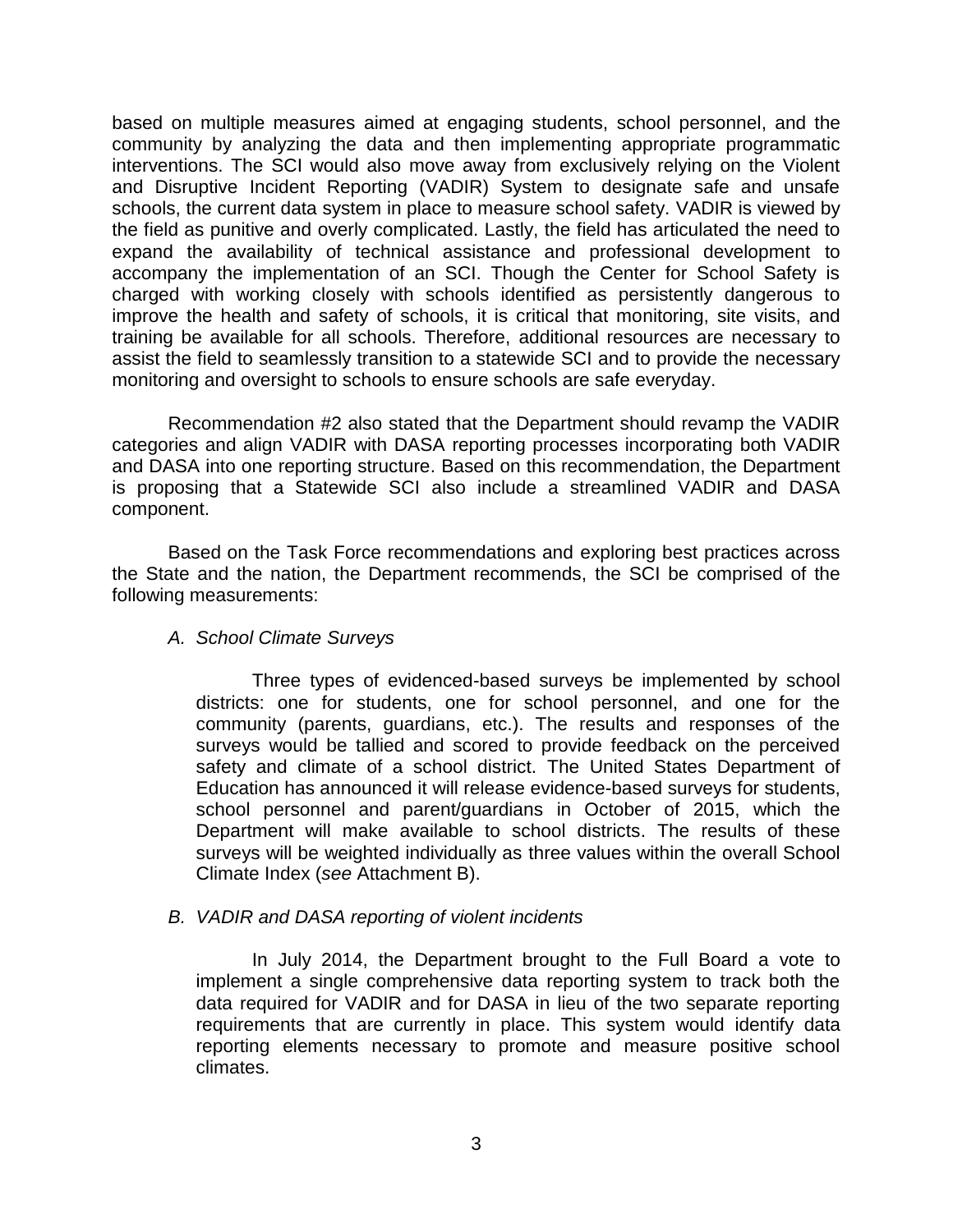The Task Force's Data Use and Reporting Workgroup has worked diligently over the past six months to revamp the VADIR system, reduce the number of VADIR categories and to streamline the reporting requirements for VADIR and DASA. Additionally, each incident will include reporting information required for DASA, which will combine and simplify each reporting requirement. This reporting mechanism is being finalized by the Department at this time, with the anticipation of having the revised VADIR and DASA reporting system fully implemented in the 2016-17 school year. Other necessary tasks to complete this recommendation are: 1) to amend the Commissioner's Regulations to revise the current twenty categories in accordance with the Task Force's Data Use and Reporting Workgroup recommendations and 2) to revise the VADIR/DASA database used by schools.

## *C. Chronic Absenteeism*

l

In December of 2014, the Department presented research on chronic absence as a critical indicator to measure school climate and student engagement. Nationally, chronic absenteeism is defined as missing ten percent or more of days for which a student is enrolled and school is in session. The ten percent indicator is derived from research that indicates this is the 'tipping point' when student achievement declines.<sup>1</sup> While the ten percent indicator is recognized nationally due to its link with research, some districts (e.g., New York City, Buffalo City) have begun to monitor students missing five percent or more of school and using this as a means to identify students that may need supports and interventions. Feedback from the Board of Regents at the December 2014 presentation accepted the definition of chronic absenteeism as ten percent of more of days missed for which the student is enrolled and school is in session, and also directed the Department to flag students missing five percent or more of days missed so that necessary interventions could be made as early as possible.

The number of absences measured in a school's chronic absenteeism rate includes both unexcused and excused absences so that the emphasis is on missed instruction, without regard to the reason. The policy direction is for every student to be present in school, ready for instruction.

The Department has gathered information from school districts and regional information centers (RICs) across the State, including New York City that already calculates a chronic absenteeism rate by school, and from other states across the nation to determine the best approach to data collection and reporting on chronic absenteeism. The Department has also consulted the vendor used for attendance collection and reporting by schools. The consensus is that schools already collect the necessary data to calculate a

<sup>1</sup> Robert Balfanz & Vaughan Byrnes, *Meeting the Challenge of Combating Chronic Absenteeism*, John Hopkins School of Education. 2012.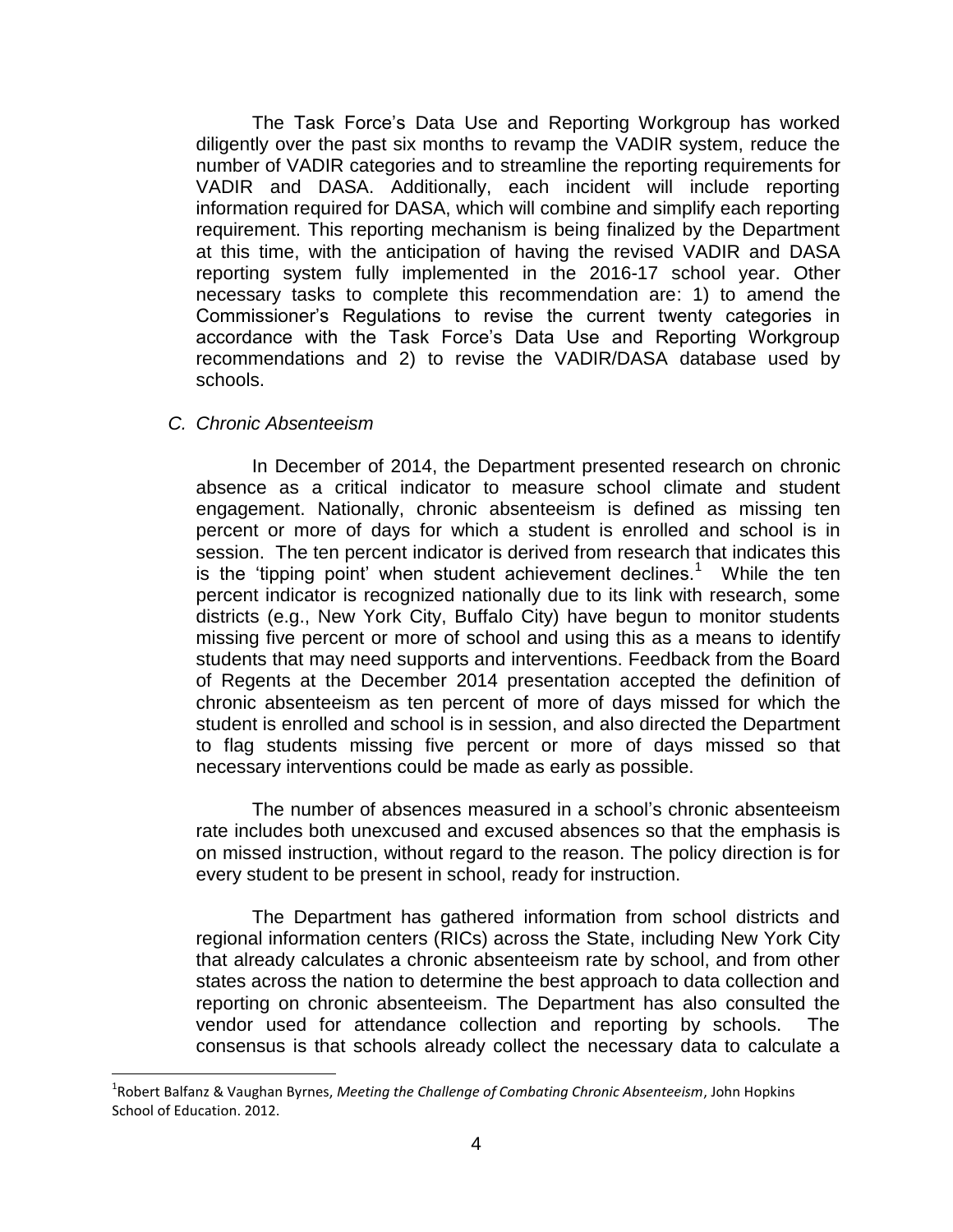chronic absenteeism rate. We expect to have preliminary chronic absenteeism data in June of 2016 and to be calculating chronic absenteeism rates by school on a quarterly basis beginning in school year 2016-17.

Additionally, schools in receivership may choose to include chronic absenteeism as an indicator in their School Intervention Plan. Each School Intervention Plan will need to include certain measurable goals that will be used to monitor the school's demonstrable improvement. One of the measurements that schools will have as an option to include in their School Intervention Plan is to reduce the school's rate of chronic absenteeism by implementing a three-year phased in comprehensive chronic absenteeism policy in each school in receivership.

The timeline for implementation of the three above-referenced components that comprise the SCI will be as follows: 1) *2015-16 school year:* test each of the SCI components in  $3 - 4$  school districts and provide technical assistance to schools choosing chronic absenteeism as an indicator; 2) *2016-17 school year:* pilot each of the SCI components in 8 – 10 school districts; and 3) *2017-18 school year:* begin implementing throughout the State using a phased-in approach.

# *3. Revise New York State Statute 807 to reduce the Number of Fire Drills and require Lockdown Drills and other Emergency Drills (Recommendation #10)*

Pursuant to Education Law § 807, schools are required to conduct twelve fire drills each year. The Task Force recommends, which echoes many school administrators across the State that school districts conduct fewer fire drills and add other specific emergency response drills. The Task Force recognizes that there are threats to schools other than fire-related events and school administrators need to be prepared to respond effectively to all types of emergencies.

Concurrently, the New York State School Safety Improvement Team<sup>2</sup> agrees with the Task Force recommendation to amend Education Law and to require schools to conduct fewer fire drills in order to also add other emergency response drills. The School Safety Improvement Team specifically recommends that the Department require lockdown drills pointing out that these are the "gravest of threats" and require the most activity on the students' part concluding that lockdown drills require practice to be effective and successful.

Proposed amendments to the statute are being vetted through the necessary offices in the Department and should be ready for the Board to review at a meeting in the near future.

 $\overline{\phantom{a}}$ 

 $2$  § 2801-b of Education Law requires the Governor to establish the NYS School Safety Improvement Team comprised of representatives from the Division of Homeland Security and Emergency Services, the Division of Criminal Justice Services, the Division of State Police and the State Education Department.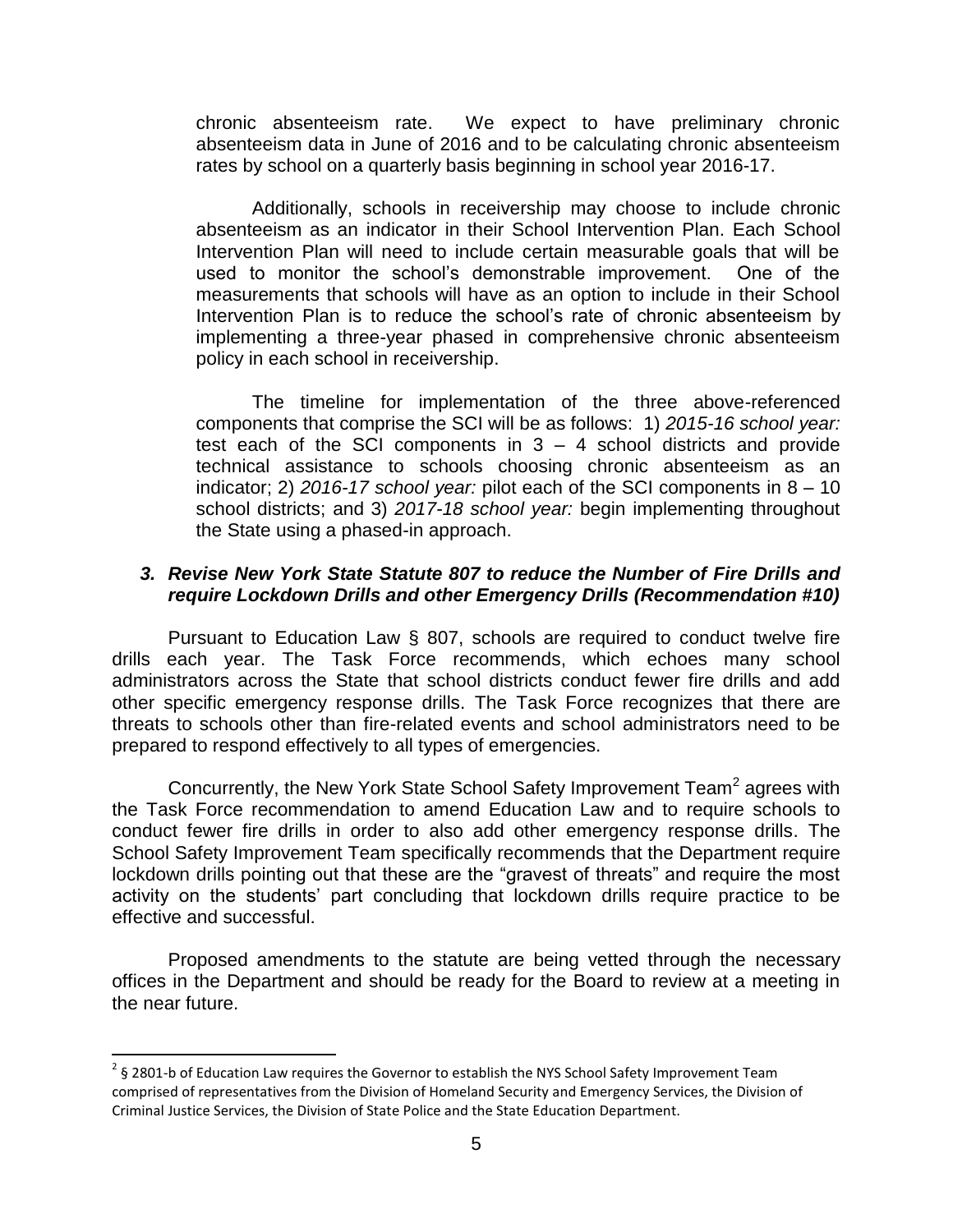## *4. Dissemination Positive Behavioral Supports and Intervention Strategies (Recommendation #7)*

Positive Behavioral Supports and Intervention (PBIS) is a multi-tiered system of supports to create and maintain positive school climates where teachers can teach and students can learn. This evidence-based framework emphasizes the prevention of behavioral and school discipline problems by teaching, modeling and recognizing positive, appropriate behavior in schools. PBIS is not a curriculum, program, or single practice, but is a systems framework that guides the selection and implementation of evidence-based practices for improving behavioral and social-emotional outcomes for all students while increasing opportunities for academic engagement and improved performance.

The Department initially funded through the Regional Special Education Technical Assistance Support Centers (RSE-TASC), 15 Behavior Specialists and in 2013 expanded the number of Behavior Specialists to 30. While RSE-TASC Behavior Specialists provide professional development to interested schools on a regional basis, most of their work is dedicated to providing embedded professional development support to schools whose data shows high rates of suspension of students with disabilities and/or disproportionally by race/ethnicity in the disciplinary actions for students with disabilities. As of July 2014, the Behavior Specialists reported providing embedded professional development and technical assistance to fully implement the framework of PBIS in 176 New York schools, with support offered to additional schools, at various levels of intensity, through regional professional development.

Because PBIS has shown clear evidence to be effective in promoting school climate and improving student success in school, the Task Force repeatedly mentioned the need to expand PBIS in all schools across the State. With the help of our partners in the Office of Special Education, we will continue to promote PBIS in our work in promoting school climate and student engagement and begin implementation of the SCI.

# *5. District and School Building Safety Plans (Recommendations #22, 28, 32)*

In January 2013, the New York State School Safety Improvement Team was established in Education Law § 2801-b. The School Safety Improvement Team's focus is to review building level school safety plans and to recommend changes to improve safety. Through these efforts, a number of issues have been identified. These issues included a lack of consistency in planning, a failure to submit plans as required by law, and the complexity of the legislation which created confusion as to what schools are required to have in their safety plans. In an effort to address these issues, the School Safety Improvement Team developed the New York State Guide to School Emergency Response Planning, which includes guidance about legislative requirements, FEMA recommendations, and a recommended format for emergency response plans.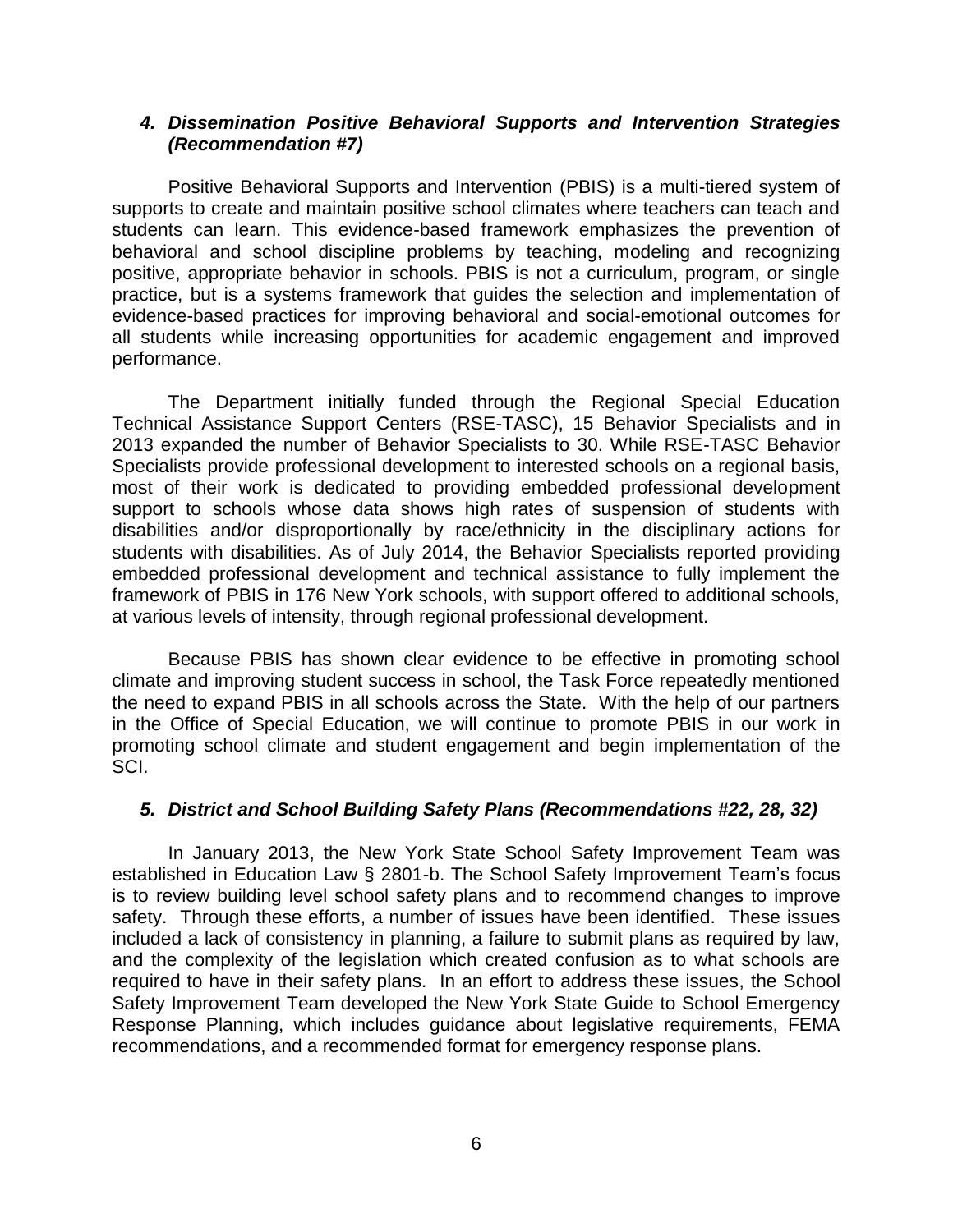Additionally, since January 2014, there have been four webinars and 21 regional meetings that were held to encourage and assist school administrators to simplify and streamline the creation, maintenance, and submission of school safety plans. The result has been that many school administrators have reconnected with local law enforcement, increased communication, and as a result, gained invaluable information about what to do if confronted with a crisis.

This initiative will continue as the School Safety Improvement Team prepares to automate the submission process for building-level emergency plans, which will even further increase the coordination between school administrators, local law enforcement and community response teams. The Department's Information Technology Office and the Office of Student Support Services staff are meeting regularly with the State Police Program and Information Technology staff to automate these emergency plan submissions to begin in the 2016-17 school year.

### **Next Steps**

It is recommended that the Board of Regents direct staff to continue implementing the recommendations of the New York State Safe Schools Task Force and to draft regulation changes, where appropriate, to bring back to the Board for review and adoption.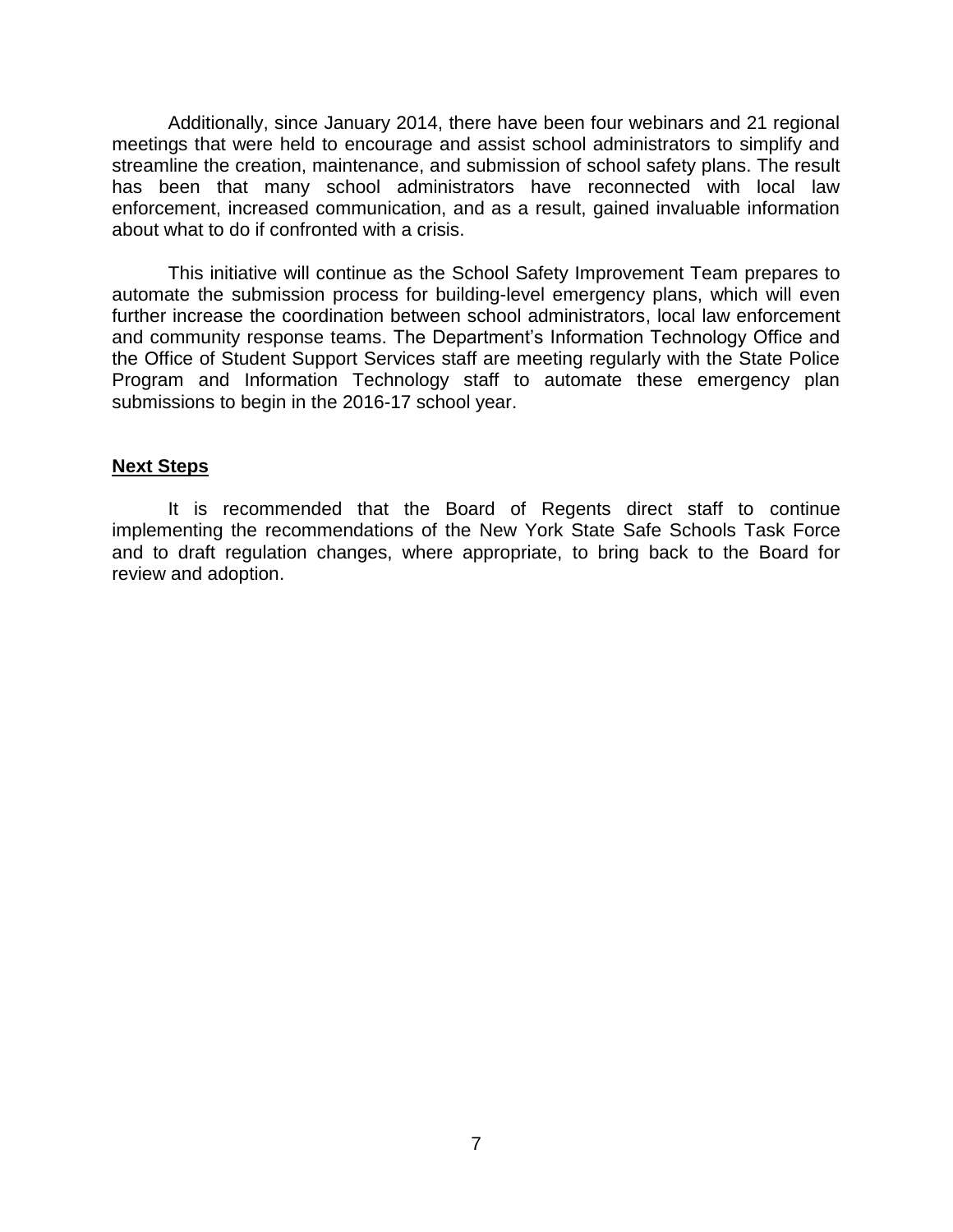# **ATTACHMENT A**

# **NEW YORK STATE SAFE SCHOOLS TASK FORCE RECOMMENDATIONS**

*Listed in priority order, based on a poll given to the Task Force members* 

|                | <b>Recommendations</b>                                                                                                                                                                                                                                                                                                                                                                                                                                                                                                                                                                                                                                                                                                                                                  | <b>Status</b>                                                                                                                                                                                           |
|----------------|-------------------------------------------------------------------------------------------------------------------------------------------------------------------------------------------------------------------------------------------------------------------------------------------------------------------------------------------------------------------------------------------------------------------------------------------------------------------------------------------------------------------------------------------------------------------------------------------------------------------------------------------------------------------------------------------------------------------------------------------------------------------------|---------------------------------------------------------------------------------------------------------------------------------------------------------------------------------------------------------|
| $\mathbf{1}$   | Advocate for investment in and expansion of support staff in schools, including<br>school counselors, social workers, psychologists, nurses and school attendance<br>staff.                                                                                                                                                                                                                                                                                                                                                                                                                                                                                                                                                                                             | In progress;<br>Amendments to<br><b>School Counselor</b><br>Regulations to be<br>submitted to Dept.<br>of State for<br>comment in<br>October 2015;<br>SED to work with<br>other disciplines in<br>2016. |
| $\overline{2}$ | The reporting process for Dignity for All Students Act (DASA) and Violent and<br>Disruptive Incident Reporting (VADIR) should be combined and renamed into one<br>system that is not punitive and is reflective of the school climate and can be used for<br>prevention and intervention purposes. It should include positive measures and<br>incorporate most improved schools. A new process and criteria should be developed<br>for the Persistently Dangerous designation and a new set of definitions of incident<br>categories for reporting using a School Climate Index. Provide options for the<br>removal of PD designation for carry over PD schools to utilize their 2014-15 & 2015-<br>16 VADIR /incident data based on their SVI or Climate Index rating. | In progress;<br>Projected<br>completion by<br>SY 2016-17                                                                                                                                                |
| 3              | Establish social–emotional development and learning (SEDL) as a key component of<br>meeting Common Core State Standards and revisit the SEDL guidelines and move<br>forward with developing standards and measures on an evidence-based framework<br>for implementation.                                                                                                                                                                                                                                                                                                                                                                                                                                                                                                | <b>Projected Start</b><br>Date 2016                                                                                                                                                                     |
| 4              | Assess and evaluate non-academic supports and a positive school climate as key to<br>student achievement that will result in college, career and citizen readiness in all<br>forms of communication from Department leadership. Provide resources for<br>professional development, technical assistance and individual student supports to<br>the field and school community including parents and afterschool programs.                                                                                                                                                                                                                                                                                                                                                | In progress;<br>Projected<br>completion by<br>June 2016                                                                                                                                                 |
| 5              | Examine all current federal and state data reporting requirements to develop a single<br>comprehensive model data reporting system that incorporates already required<br>reporting that includes but is not limited to, data regarding school suspension and<br>arrest, positive interventions, school climate indicators, disaggregated by race,<br>ethnicity, gender, etc.                                                                                                                                                                                                                                                                                                                                                                                            | In progress;<br>Projected<br>completion June<br>2016                                                                                                                                                    |
| 6              | Re-examine current mandates including the courses for Child Abuse/Neglect<br>Identification, School Violence Prevention/Intervention, and DASA to determine<br>needed changes to pre-service and in-service certification requirements. For<br>example, revise and update the 2-hour School Violence Prevention course, which is<br>required for teacher certification, such that it is complimentary to the new 6-hour<br>required Training in Harassment, Bullying, Cyberbullying and Discrimination in<br>Schools.                                                                                                                                                                                                                                                   | In progress;<br>Projected<br>completion in 2016                                                                                                                                                         |
| $\overline{7}$ | Support implementation of theoretically grounded and evidence-based multi-tiered<br>frameworks such as PBIS that are designed to:<br>Enhance the learning environment for all students who have greater<br>а.<br>social, emotional and behavioral needs.                                                                                                                                                                                                                                                                                                                                                                                                                                                                                                                | In progress;<br>Projected<br>completion in<br>2016-17                                                                                                                                                   |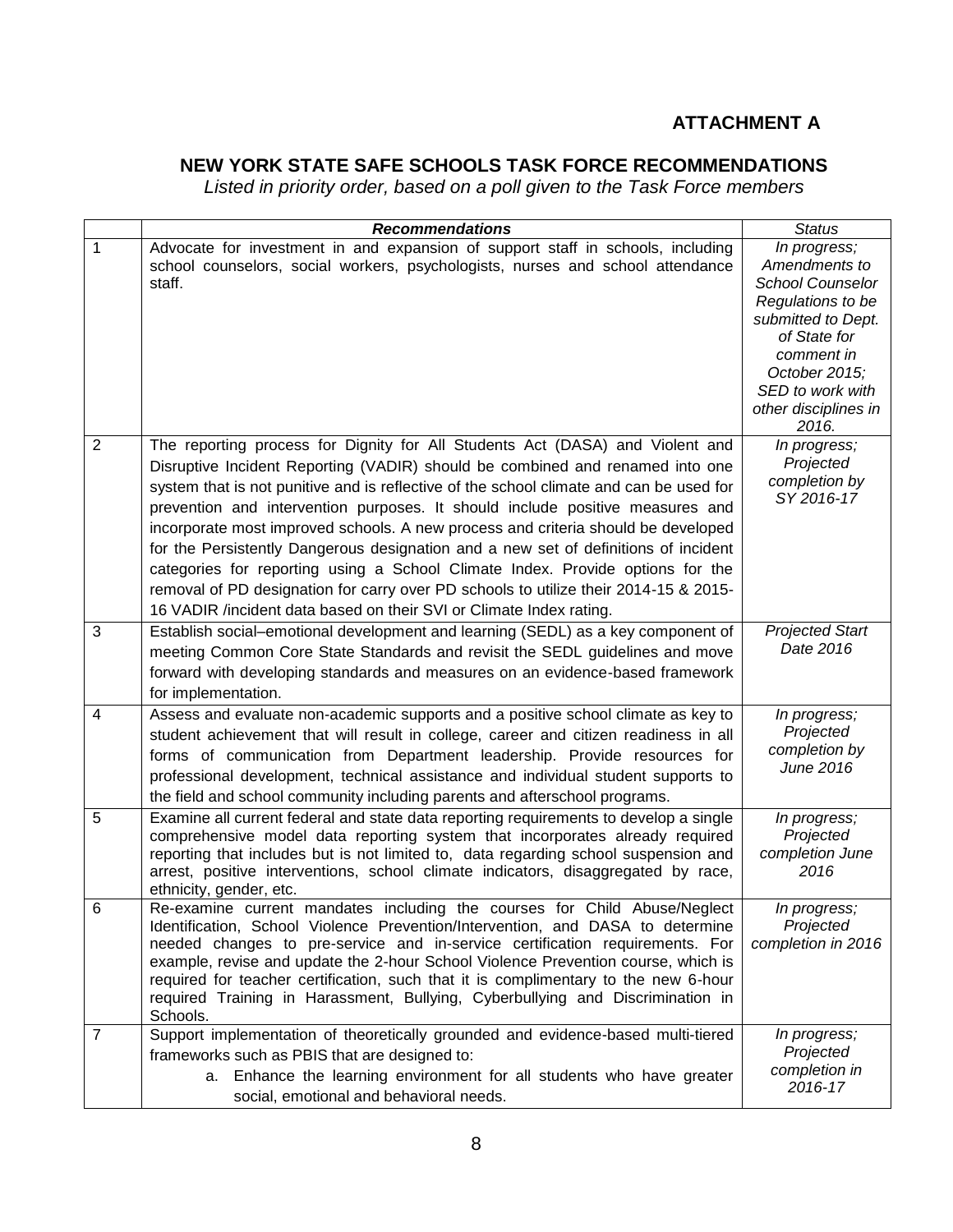|    | b. Improve overall school climate, safety and support for students to<br>improve academic achievement.                                                                                                                                                                                                                                                                                                                                                         |                                                                                              |
|----|----------------------------------------------------------------------------------------------------------------------------------------------------------------------------------------------------------------------------------------------------------------------------------------------------------------------------------------------------------------------------------------------------------------------------------------------------------------|----------------------------------------------------------------------------------------------|
| 8  | Design a user-friendly technology system for reporting incidents with prompts to aide<br>accurate reporting. To include real time data available, give technical assistance to<br>schools on data collection, use and reporting so it is a positive rather than punitive                                                                                                                                                                                       | In progress;<br><b>Projected Start</b><br>Date in SY 2016-<br>17                             |
| 9  | process.<br>Include non-certified school staff (aides, office staff, maintenance, transporters, food<br>service, etc.) in School Violence Prevention training.                                                                                                                                                                                                                                                                                                 | <b>Projected Start</b><br>Date in SY 2016-<br>17                                             |
| 10 | Revise New York State Statute 807 to include lockdown drills, armed intruder drills<br>and other drills as part of the 12 annual fire drills currently mandated. Eliminate two<br>of the currently required fire drills and require at least one lockdown drill.                                                                                                                                                                                               | In progress;<br>Projected<br>completion by<br>June 2016                                      |
| 11 | Form an inter-agency policy work group that includes student representatives to<br>examine student suspension policies and to incorporate restorative justice practices.                                                                                                                                                                                                                                                                                       | <b>Projected Start</b><br>Date July 2016                                                     |
| 12 | Convene a series of meetings among the offices of P-12, Higher Education,<br>Professions and Teacher Certification to develop a "big picture" plan for identifying<br>the rapidly increasing number of topics, especially in areas such as strategies for<br>classroom management and identifying and addressing individual student SEDL<br>needs or inclusion in Teacher/Administrator Training, and other support staff, both<br>pre-service and in-service. | <b>Projected Start</b><br>Date July 2016                                                     |
| 13 | Develop uniform training and qualification requirements for School Resource Officers<br>(SROs) which will include training in restorative justice practices as well as social-<br>emotional learning. Issue a Department memo to clarify 211 waiver requirements for<br>hiring retired law enforcement officers as SROs.                                                                                                                                       | <b>Projected Start</b><br>Date July 2016                                                     |
| 14 | Improve the ease of student reporting of safety issues not limited to bullying,<br>harassment, discrimination, at-risk behavior and violence by providing opportunities<br>for students to anonymously report incidents of concern.                                                                                                                                                                                                                            | Start Date in 2016                                                                           |
| 15 | Train school administrators (Train the trainer) on the new system to effectively use<br>discipline data and give Pre-service training to all pertinent school personnel in the<br>new PD designation system. Train school administrators, teachers and personnel<br>on the new system to effectively analyze and use documents.                                                                                                                                | System Design is<br>In Progress;<br><b>Training Projected</b><br>for 2016                    |
| 16 | Develop a Workgroup across P-12 Offices with representatives from other agencies<br>that include youth and student representatives to develop protocols for the collection<br>and dissemination of data that can assist schools with meeting the non-academic<br>needs of students                                                                                                                                                                             | In Progress;<br>Workgroup<br>developed with<br>projected<br>completion in<br>Spring of 2016. |
| 17 | There should be a multi-year change process for schools designated as Persistently<br>Dangerous. The Task Force should continue to collect additional information and<br>assist the Department during this time of transition to a new reporting process.                                                                                                                                                                                                      | In progress;<br>Projected<br>completion date in<br>SY 2016-17                                |
| 18 | Public reporting of data to the State and localities should lead to identification of<br>school districts in need of technical assistance for improvement and referrals to<br>additional resources to improve the school climate, making it a safer environment for<br>students.                                                                                                                                                                               | In progress; Begin<br>testing the SCI in<br>SY 2015-16                                       |
| 19 | Use PBIS training more regularly and appropriately.                                                                                                                                                                                                                                                                                                                                                                                                            | In progress;<br>ongoing                                                                      |
| 20 | Continue use of the School Climate Index to assess school environment needs: such<br>as technical assistance from Community Schools, NYS Center for School Safety,                                                                                                                                                                                                                                                                                             | In progress; Begin<br>testing in SY 2015-<br>16 with projected                               |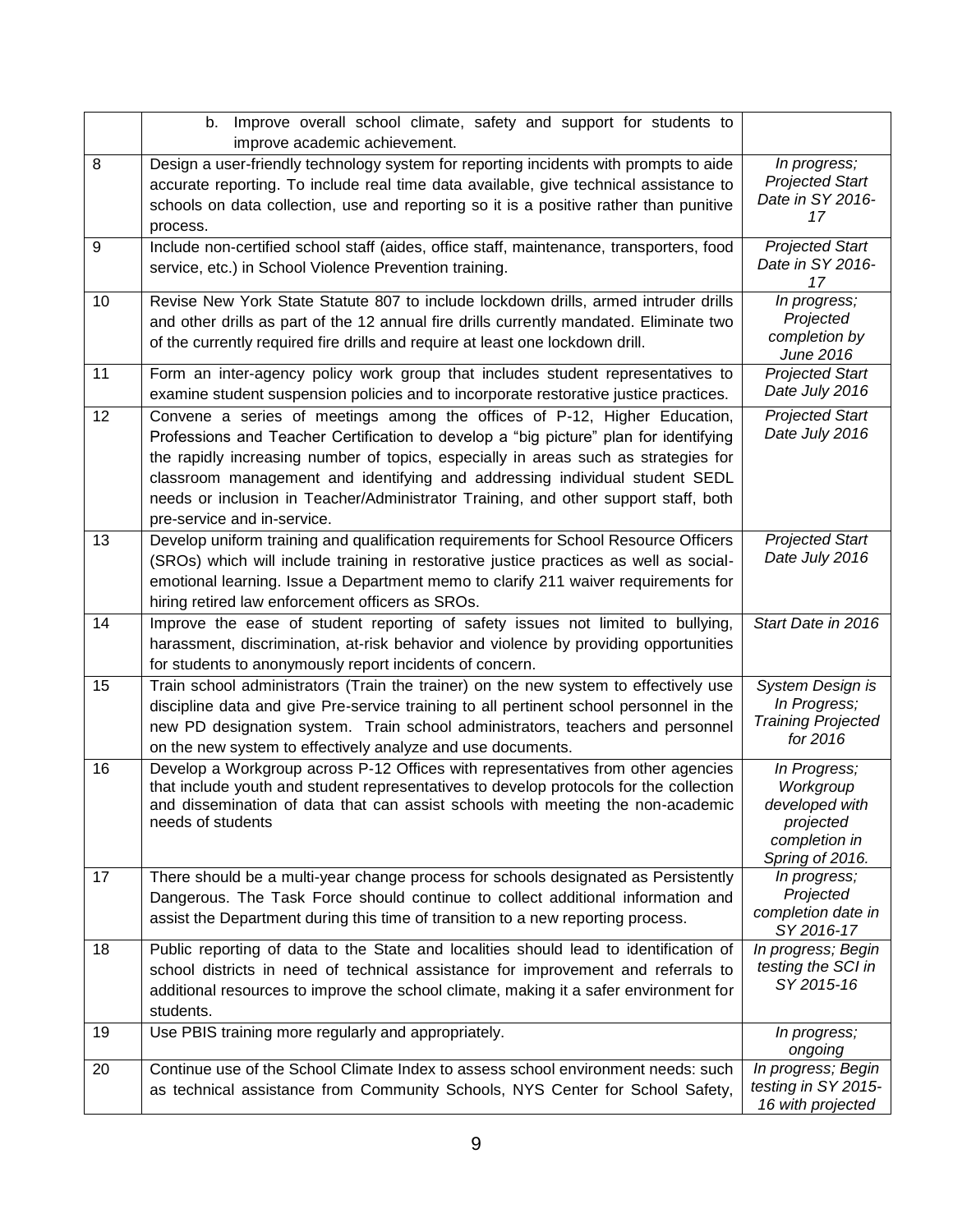|    | and/or the Department; types of support; and funding needs.                                                                                                                                                                                                                                                                                                                                                              | completion in SY<br>2016-17                                                                                            |
|----|--------------------------------------------------------------------------------------------------------------------------------------------------------------------------------------------------------------------------------------------------------------------------------------------------------------------------------------------------------------------------------------------------------------------------|------------------------------------------------------------------------------------------------------------------------|
| 21 | Gather survey data from other state and federal agencies to relate to the school's<br>climate and safety to minimize duplication and to develop a fuller picture of school<br>climate for policy makers.                                                                                                                                                                                                                 | In progress;<br><b>Working with</b><br><b>USDOE</b> to analyze<br>survey data;<br>Projected<br>completion Dec.<br>2015 |
| 22 | Expand School Safety Plans to include protocols or school busses/transporters,<br>areas used by students outside the school building and activities outside of regular<br>school hours.                                                                                                                                                                                                                                  | Start Date in July<br>2016                                                                                             |
| 23 | Provide opportunities for districts to pursue funding for hiring additional SROs.                                                                                                                                                                                                                                                                                                                                        | Start Date To Be<br>Determined                                                                                         |
| 24 | SED to develop a guidance document regarding the role of the SRO and other<br>security officials who work with school administration.                                                                                                                                                                                                                                                                                    | <b>Projected Start</b><br>Date July 2016                                                                               |
| 25 | Develop protocols for collecting, disseminating, and offering technical support to<br>utilizing data, including data related to SEDL to assist schools in creating positive<br>school climates while protecting individual student privacy. Survey the national and<br>state field for effective school climate models, needs assessments and other<br>measures of student well-being.                                   | In progress;<br>Projected<br>completion<br>December 2015                                                               |
| 26 | Develop guidance document to clarify and reinforce membership,<br>roles,<br>responsibilities and appropriate training for members of emergency response teams<br>as defined in CR 155.17(c)(14) and post-incident response teams as defined in CR<br>155.17(c)(15). Chain of command system should be consistent with FEMA Incident<br>Command System (ICS) model, see http://www.fema.gov/incident-command-<br>system). | Completed                                                                                                              |
| 27 | Issue a memorandum specifying that District-wide Safety Plans should be submitted<br>electronically to the Commissioner with amendments on an annual basis to comply<br>with 8 NYCRR 155.17(e)(3).                                                                                                                                                                                                                       | Completed                                                                                                              |
| 28 | Districts will utilize a locally developed checklist or a checklist from the FEMA<br>website:<br>http://training.fema.gov/EMIWeb/emischool/EL361Toolkit/SampleFormsChecklistsEx<br>ercises.htm to conduct an assessment to ensure buildings are safe for re-occupancy<br>after a disaster or evacuation. This checklist should include review of environmental<br>safety factors associated with violence.               | In progress;<br>Projected<br>completion in early<br>2016                                                               |
| 29 | Transition the carryover Persistently Dangerous schools that do not meet the criteria<br>for removal into a pilot. Create tiers for remaining PD schools to reflect intermediate<br>phases of improvement. Create tiers of technical assistance aligned with<br>improvement phases.                                                                                                                                      | <b>Projected Start</b><br>Date Sept. 2016                                                                              |
| 30 | Publish school climate surveys for schools, parents, teachers and students to use.                                                                                                                                                                                                                                                                                                                                       | In progress;<br>Projected<br>completion for<br>schools in the<br>testing phase by<br>Dec 2015                          |
| 31 | Explore the development of a student-based unique identifier system for the purpose<br>of sharing data to implement proper appropriate interventions and identification of<br>state and local trends.                                                                                                                                                                                                                    | Start Date to be<br>Determined                                                                                         |
| 32 | Include school transportation managers/directors as required members on district-<br>wide and building-level school safety teams with the goal of expanding and                                                                                                                                                                                                                                                          | <b>Projected Start</b><br>Date July 2016                                                                               |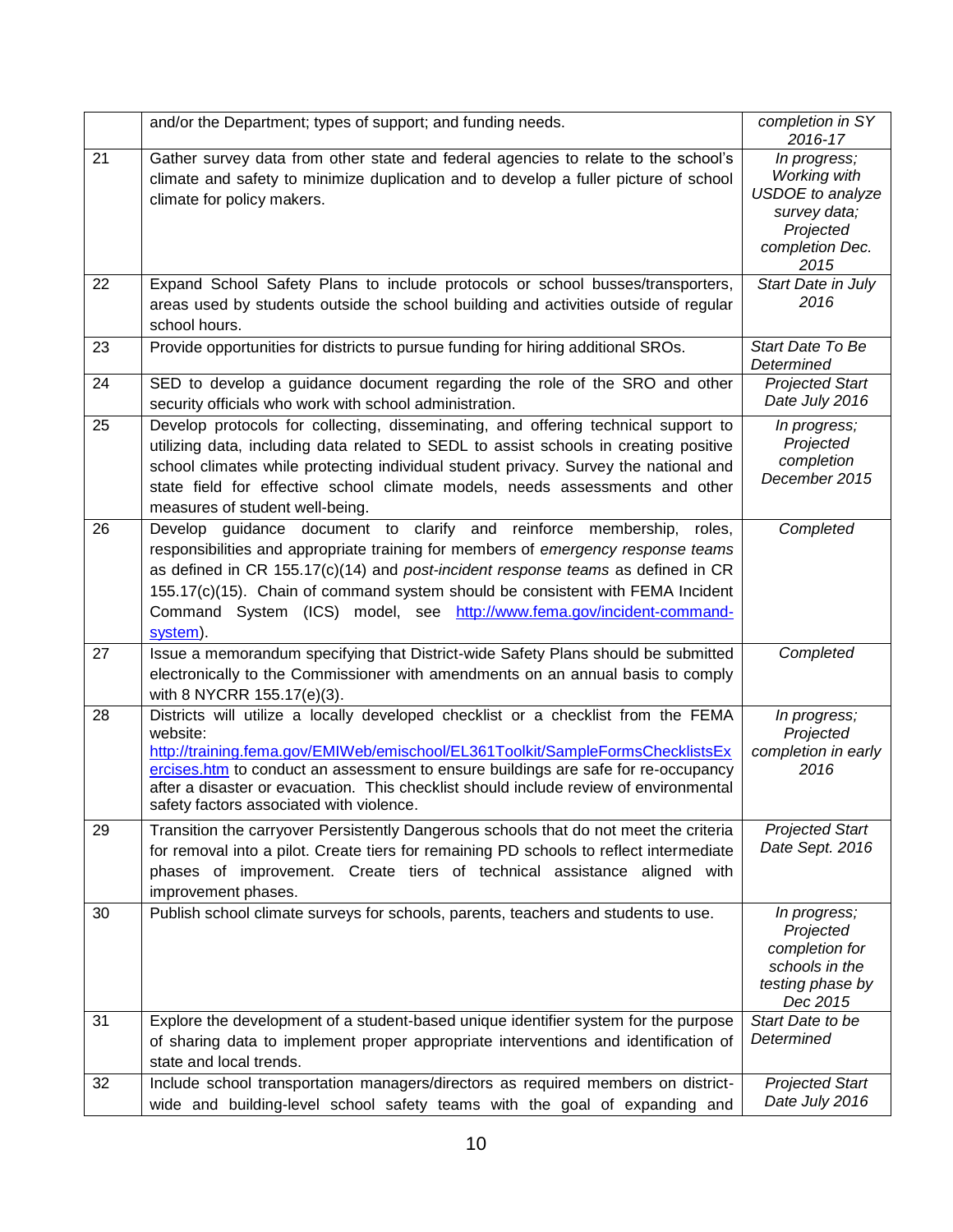|    | enhancing bus drills, developing emergency response training to operators and<br>aides, developing policies and practices related to school bus security and<br>enhancing safety equipment for busses.                                                                                  |                                                     |
|----|-----------------------------------------------------------------------------------------------------------------------------------------------------------------------------------------------------------------------------------------------------------------------------------------|-----------------------------------------------------|
| 33 | Provide quidance for schools to encourage students to report school safety issues.                                                                                                                                                                                                      | <b>Projected Start</b><br>Date in Spring of<br>2016 |
| 34 | There should not be an announcement of newly identified Potentially Persistently<br>Dangerous (PPD) or Persistently Dangerous (PD) schools. However, schools that<br>have been designated in past years as PD should be allowed to petition for removal<br>of their designation status. | Completed;                                          |
| 35 | Explore what data is already collected via what data bases and which data points<br>are collected. Find ways in which to be sure that all parties are aware of data system<br>and data points.                                                                                          | Completed                                           |
| 36 | Issue a memorandum that district-wide safety plans will no longer be required to be<br>posted on-line. Districts will still have the option to post district-wide plans on-line.                                                                                                        | Completed                                           |

# **STUDENT FORUM RECOMMENDATIONS**

*Listed in no particular order*

| $\overline{1}$ | Allow students or a student representative to participate in district governing<br>bodies.                                                               | School district level<br>implementation                                                                                                         |
|----------------|----------------------------------------------------------------------------------------------------------------------------------------------------------|-------------------------------------------------------------------------------------------------------------------------------------------------|
| 2              | School districts should pursue Alternatives to Suspension (ATS) procedures and<br>better incorporate them into disciplinary codes.                       | Start Date To Be<br>Determined                                                                                                                  |
| 3              | Integrate school rules, code of conduct, and school climate into school curriculum<br>so that it is better understood by students and parents.           | <b>Projected Start Date</b><br>in September 2016                                                                                                |
| $\overline{4}$ | The Dignity Act Coordinator (DAC) and the DAC's role should be better identified<br>to the students.                                                     | In progress; Included<br>in ongoing DASA<br>training                                                                                            |
| 5              | Annual orientations should include information on the DAC and school climate,<br>and start as early as middle school.                                    | In progress; Included<br>in ongoing DASA<br>training                                                                                            |
| 6              | There should be more school counselors in school buildings, who are better<br>informed on school climate, so that students can turn to them when needed. | In progress;<br>Amendments to<br><b>School Counselor</b><br>Regulations to be<br>submitted to Dept. of<br>State for comment in<br>October 2015; |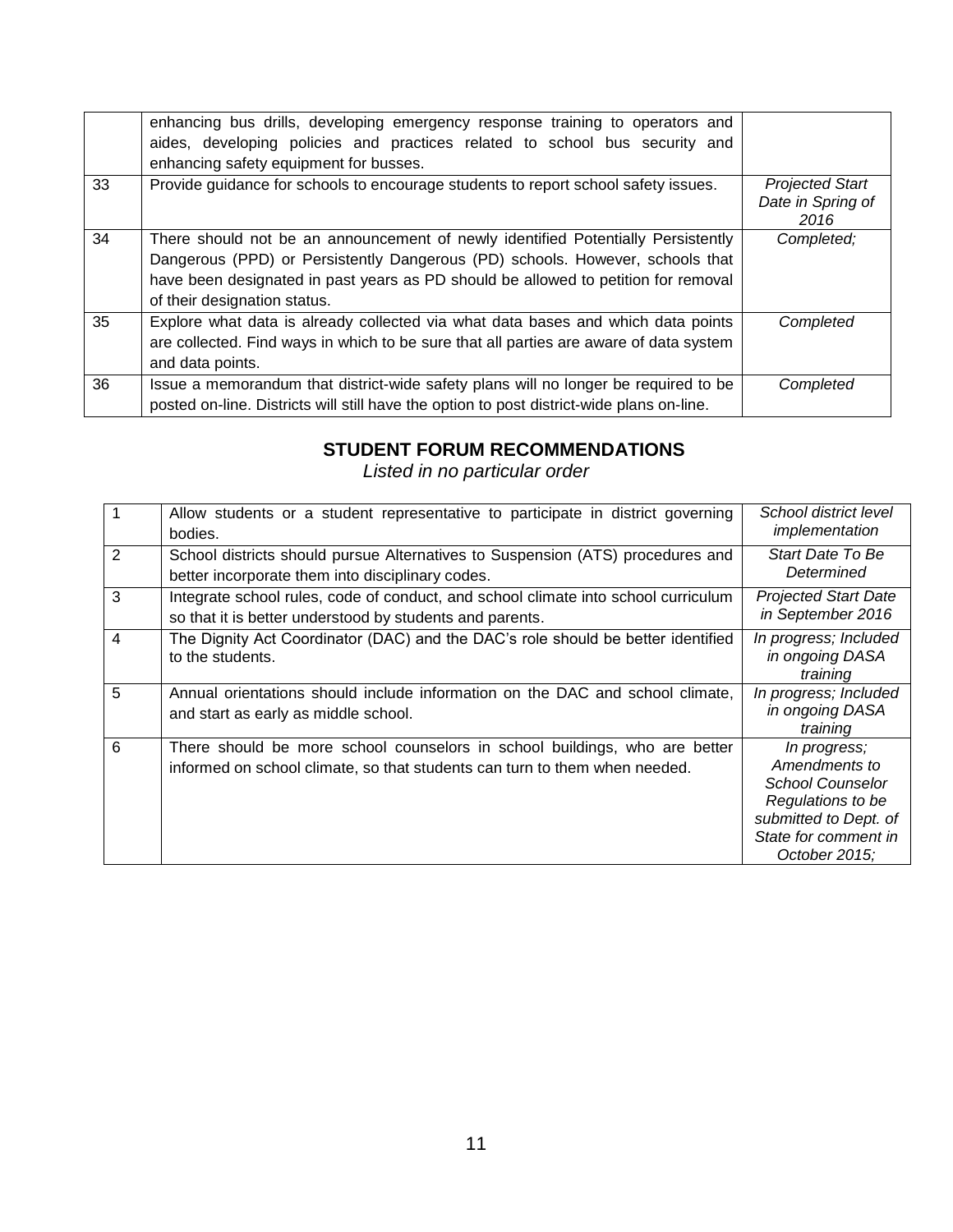# *DRAFT – FOR DISCUSSION PURPOSES*

### **ATTACHMENT B**

## **PROPOSED NEW YORK STATE SCHOOL CLIMATE INDEX**

*An example of how to calculate a School Climate Index*

## **MEASUREMENT TOTAL POINT VALUE (500)**

| <i>1. STUDENT SURVEYS</i>   | <b>100 Points</b> |
|-----------------------------|-------------------|
| 2. SCHOOL PERSONNEL SURVEYS | <b>100 Points</b> |
| 3. PARENT/GUARDIAN SURVEYS  | <b>100 Points</b> |

The scores for each individual survey above will be calculated as follows:

*Example of a Survey Item:* "I feel safe at this school"

*Possible Responses:* Strongly Agree; Agree; Neither Agree nor Disagree; Disagree; Strongly **Disagree** 

A response of "Strongly Agree" will be worth five (5) points; "Agree" will be worth four (4) points; "Neither Agree nor Disagree" will be worth three (3) points; "Disagree" will be worth two (2) points; and "Strongly Disagree" will be worth one (1) point. Each survey will be tabulated and given a score. And each school's set of surveys (e.g., student, school personnel, and parent/guardian) will be aggregated and scaled.

For example, if a school building's student survey average response (out of five) is 4.1, then the school building's Student Survey portion of the School Climate Index would equal 82 points out of the potential total of 100 points.

# *4. VADIR AND DASA REPORTING INDICATOR* **100 Points**

The Department already gathers information for each school building via the School Violence Index (SVI), which will continue to be used to determine this portion of the School Climate Index (SCI). However, Department staff is revising the VADIR categories which will be used in SY 2016-17.

SVIs will be separated into bands that will correlate to points in this category toward the SCI (see below values). Please note that a school that meets or exceeds the 1.5 SVI threshold for two consecutive years is designated a Persistently Dangerous school. Therefore, schools with an SVI of 1.5 and greater will receive 0 Points.

## **Calculating Points for this Indicator, Schools With:**

- 0-0.49 SVI will receive 100 Points
- 0.50-0.99 SVI will receive 75 Points
- 1.00-1.49 SVI will receive 50 Points
- 1.5 and greater SVI will receive 0 Points
- 0.5 SVI with a total of 60 or more weighted incidents will receive 0 points